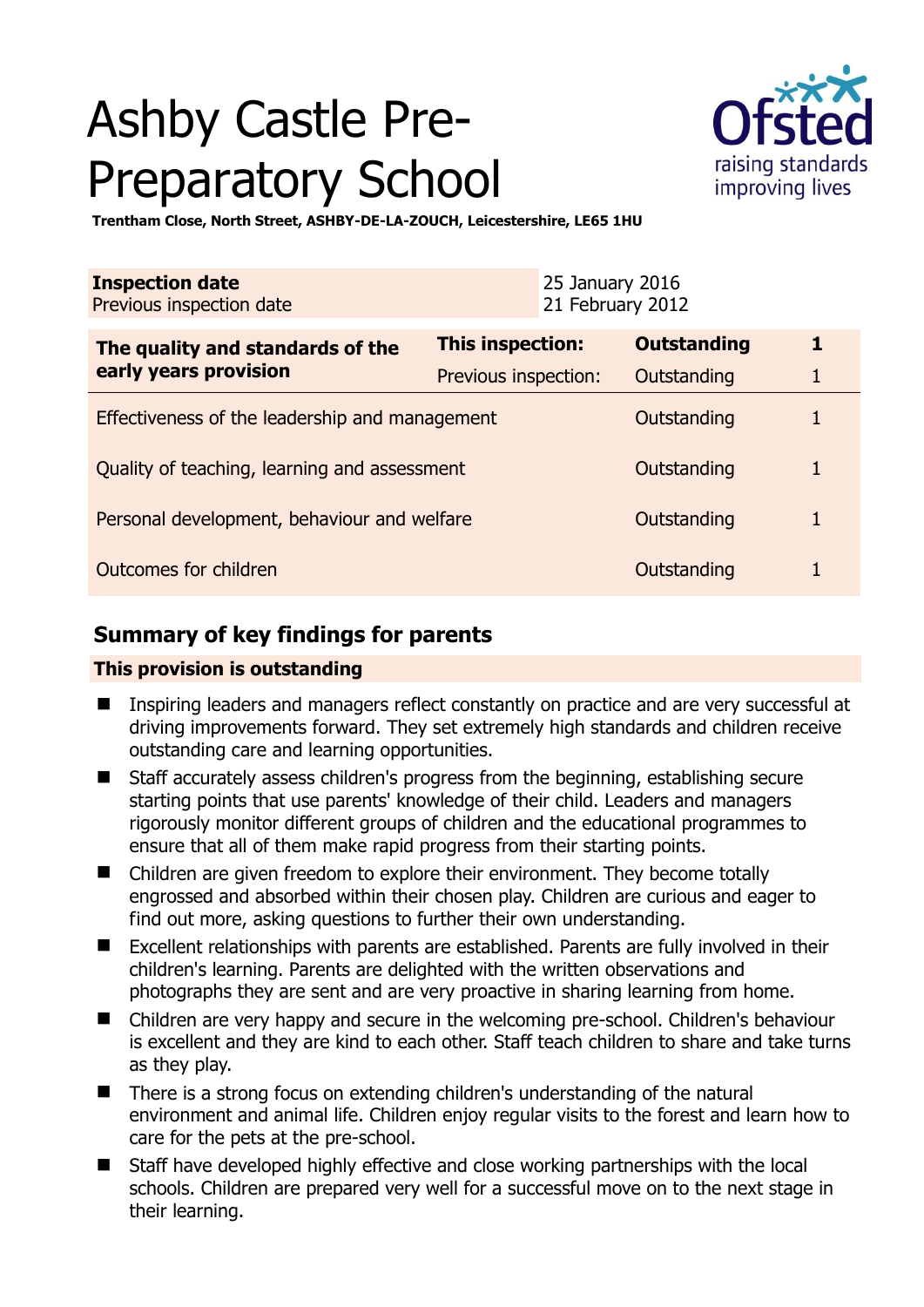## **What the setting needs to do to improve further**

#### **To further improve the quality of the early years provision the provider should:**

seek relevant courses and development opportunities that increase the potential to maintain the outstanding practice already achieved.

#### **Inspection activities**

- $\blacksquare$  The inspector spoke to a small selection of parents during the inspection and took account of their views.
- The inspector observed the quality of teaching during activities indoors and outdoors and assessed the impact this has on children's learning.
- The inspector completed a joint observation with the pre-school manager.
- The inspector spoke to members of staff and children at appropriate times throughout the inspection.
- The inspector held a meeting with the pre-school managers and leaders. She looked at relevant documentation, such as the self-evaluation, policies and procedures and evidence of the suitability of staff working at the pre-school.

#### **Inspector**

Teresa Lester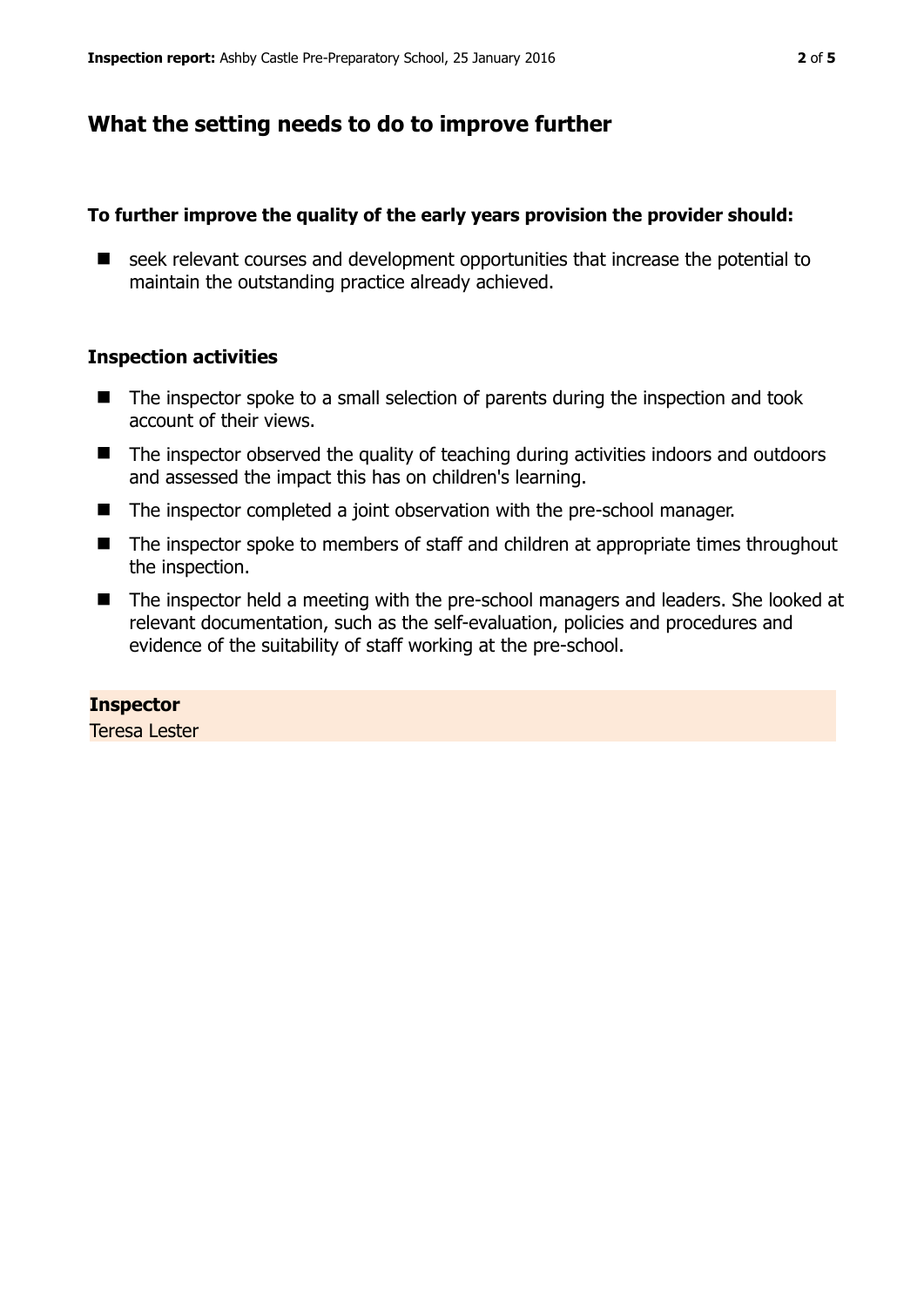## **Inspection findings**

## **Effectiveness of the leadership and management is outstanding**

The arrangements for safeguarding are effective. Safeguarding is given the highest priority. The environment is extremely well maintained and staff have a very clear understanding of how to protect children. Thorough risk assessments contribute to a safe environment for the children. The inspirational drive for improvement is highly effective and well documented. The management team carefully monitors the exceptional quality of teaching through regular supervisions and training. This helps to support staff in refining their teaching and raising the overall quality of their practice even further. Robust recruitment procedures and ongoing reviews ensure that staff continue to be suitable to work with children.

#### **Quality of teaching, learning and assessment is outstanding**

The quality of teaching is excellent. Staff are deployed superbly, so that children taking part in all activities are engaged and challenged. Staff are highly adept in supporting, extending and assessing children's learning. Staff successfully incorporate children's interests and next steps in learning into planning for play and learning activities. Staff ask purposeful questions that help extend children's critical thinking and vocabulary. Children are beginning to recognise and write their names and other familiar words and numbers. Staff help children to count and solve practical problems as they play. Children order toys by size and label them with the correct word, such as big or small. Assessments are used very effectively by staff. They recognise when a child is not achieving as well as they might and swiftly provide them with the support they need.

## **Personal development, behaviour and welfare are outstanding**

Children's well-being is given very high priority. Each child is highly valued and receives a very warm welcome on arrival. There are excellent relationships between staff and children. Children are frequently praised and gain confidence and very good self-esteem. Staff promote the health of children. They provide healthy food and encourage children to develop excellent hygiene habits. There are many opportunities for fresh air and exercise in the well-resourced outdoor space. Children enjoy regular outings in the local area. Children are involved in community events and learn a great deal about a range of cultures and beliefs. Children learn about their differences and similarities and staff encourage them to respect each other. Children are confident, capable and are developing very good independence skills.

## **Outcomes for children are outstanding**

All children make rapid progress from their starting points, including those who receive funded education. Children are developing a very enthusiastic attitude towards learning and are extremely well supported in preparing for school.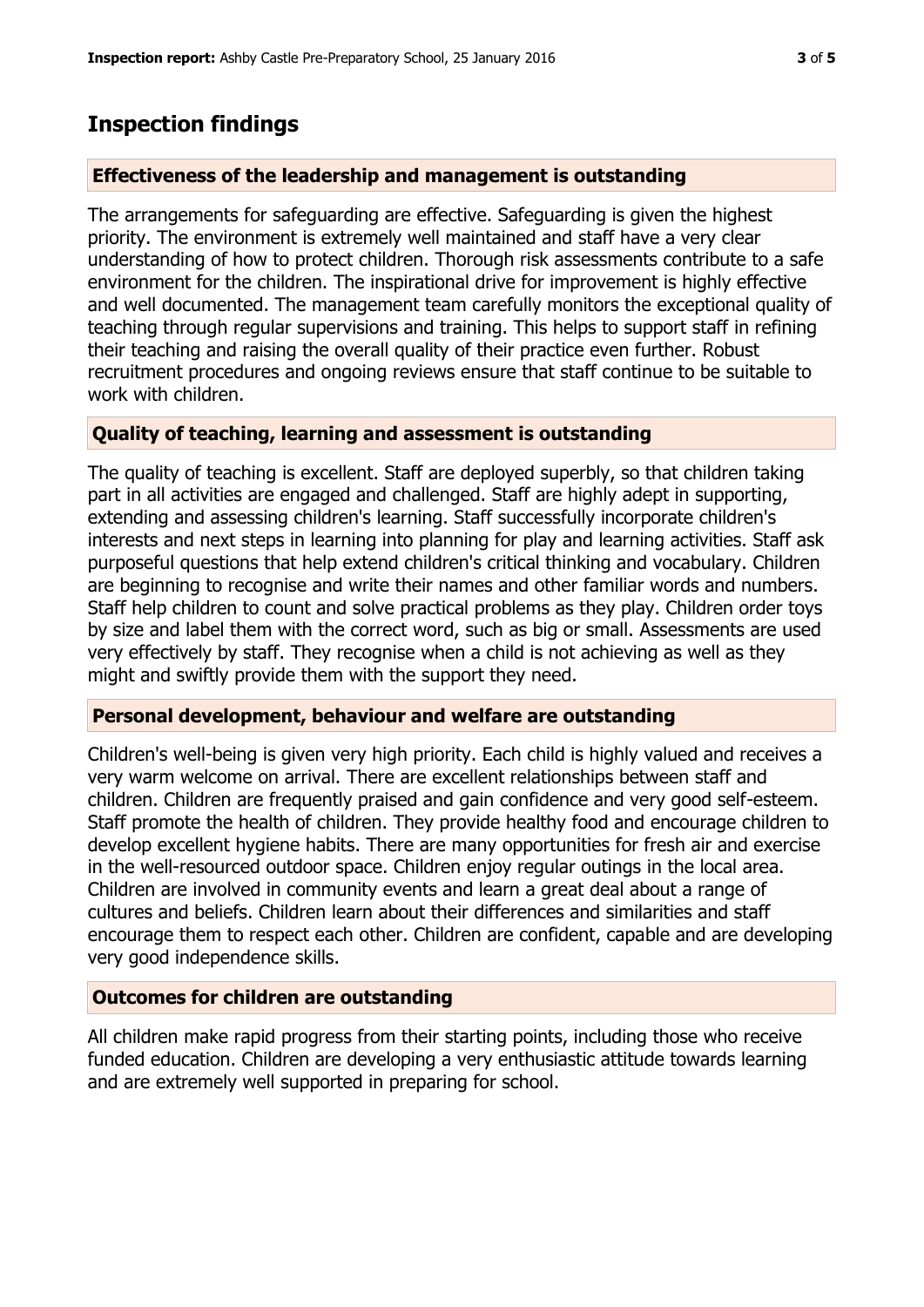## **Setting details**

| Unique reference number       | EY436067                                                                             |  |
|-------------------------------|--------------------------------------------------------------------------------------|--|
| <b>Local authority</b>        | Leicestershire                                                                       |  |
| <b>Inspection number</b>      | 850245                                                                               |  |
| <b>Type of provision</b>      | Full-time provision                                                                  |  |
| Day care type                 | Childcare - Non-Domestic                                                             |  |
| <b>Registers</b>              | Early Years Register, Compulsory Childcare<br>Register, Voluntary Childcare Register |  |
| <b>Age range of children</b>  | $3 - 5$                                                                              |  |
| <b>Total number of places</b> | 36                                                                                   |  |
| Number of children on roll    | 78                                                                                   |  |
| <b>Name of provider</b>       | Gail Dawn Hodgson                                                                    |  |
| Date of previous inspection   | 21 February 2012                                                                     |  |
| <b>Telephone number</b>       | 07980 755286                                                                         |  |

Ashby Castle Pre-Preparatory School was registered in 2011. The pre-school employs 16 members of childcare staff. All staff hold appropriate early years qualifications at level 3 or above, including two with Early Years Professional status and one with Qualified Teacher Status. The pre-school opens from Monday to Friday, 50 weeks a year. Sessions are from 7.30am until 6pm. The pre-school provides funded early education for three- and fouryear-old children.

This inspection was carried out by Ofsted under sections 49 and 50 of the Childcare Act 2006 on the quality and standards of provision that is registered on the Early Years Register. The registered person must ensure that this provision complies with the statutory framework for children's learning, development and care, known as the Early Years Foundation Stage.

Any complaints about the inspection or the report should be made following the procedures set out in the guidance 'Complaints procedure: raising concerns and making complaints about Ofsted', which is available from Ofsted's website: www.gov.uk/government/organisations/ofsted. If you would like Ofsted to send you a copy of the guidance, please telephone 0300 123 4234, or email enquiries@ofsted.gov.uk.